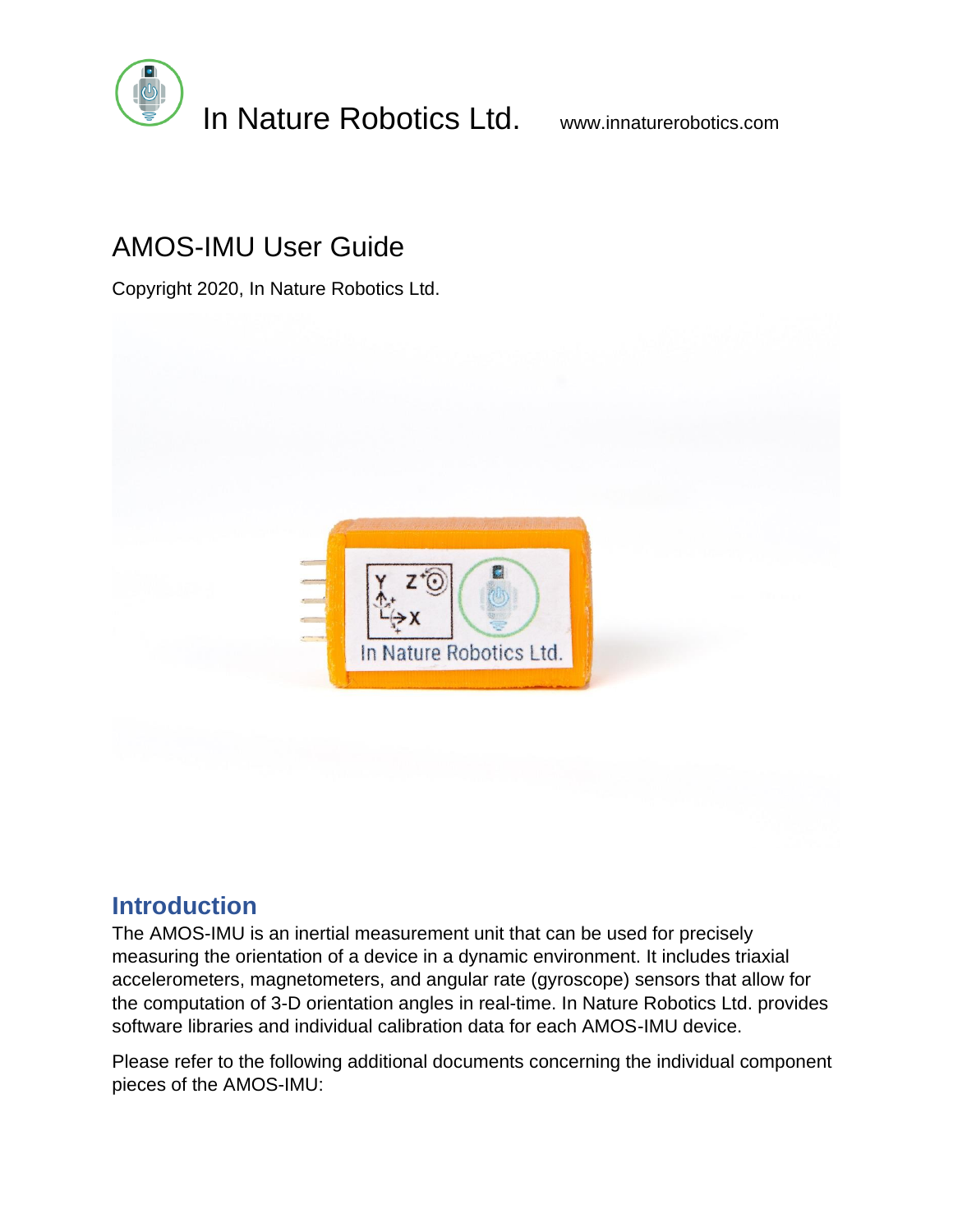

In Nature Robotics Ltd. www.innaturerobotics.com

**altimu-10-v5-dimension-diagram.pdf**: Dimension diagram of the circuit board used.

**altimu-10-v5-schematic.pdf**: Schematic diagram of the circuit board used.

**LIS3MDL-AN4602.pdf**: Application note for the 3-axis digital output magnetic sensor.

**LIS3MDL.pdf**: 3-axis ultra-low power, high performance digital output magnetic sensor.

**LSM6DS33.pdf**: iNEMO inertial module: always-on 3D accelerometer and 3D gyroscope

**LPS25H.pdf**: MEMS pressure sensor: 260-1260 hPa absolute digital output barometer

**UM10204.pdf**: I<sup>2</sup>C-bus specification and user manual

The AMOS-IMU uses an I<sup>2</sup>C communications interface, and functions as an I<sup>2</sup>C slave device. The software libraries and examples provided are for the Arduino and Raspberry Pi platforms.

## **Absolute Maximum Ratings(1)**

| Rating                                   | <b>Maximum Limit</b> | <b>Units</b>    |
|------------------------------------------|----------------------|-----------------|
| VDD to GND                               | $-0.3$ to $+5.5$     |                 |
| Analog input current                     | 100, momentary       | mA              |
| Analog input current                     | 10, continuous       | mA              |
| Analog input voltage to GND              | $-0.3$ to VDD + 0.3  |                 |
| SDA, SCL, ADDR, ALERT/RDY voltage to GND | $-0.5$ to $+5.5$     |                 |
| Maximum junction temperature             | $+150$               | $^{\circ}C$     |
| Storage temperature range                | $-60$ to $+150$      | $\rm ^{\circ}C$ |

(1) Stresses above those listed under Absolute Maximum Ratings may cause permanent damage to the device. Exposure to absolute maximum conditions for extended periods may affect device reliability.

### **Dimensions**

| Size | 3R<br>20<br>mm<br>mmv<br>. mm<br>١Ö<br>ιJί |
|------|--------------------------------------------|
| We   | u<br>J.<br>                                |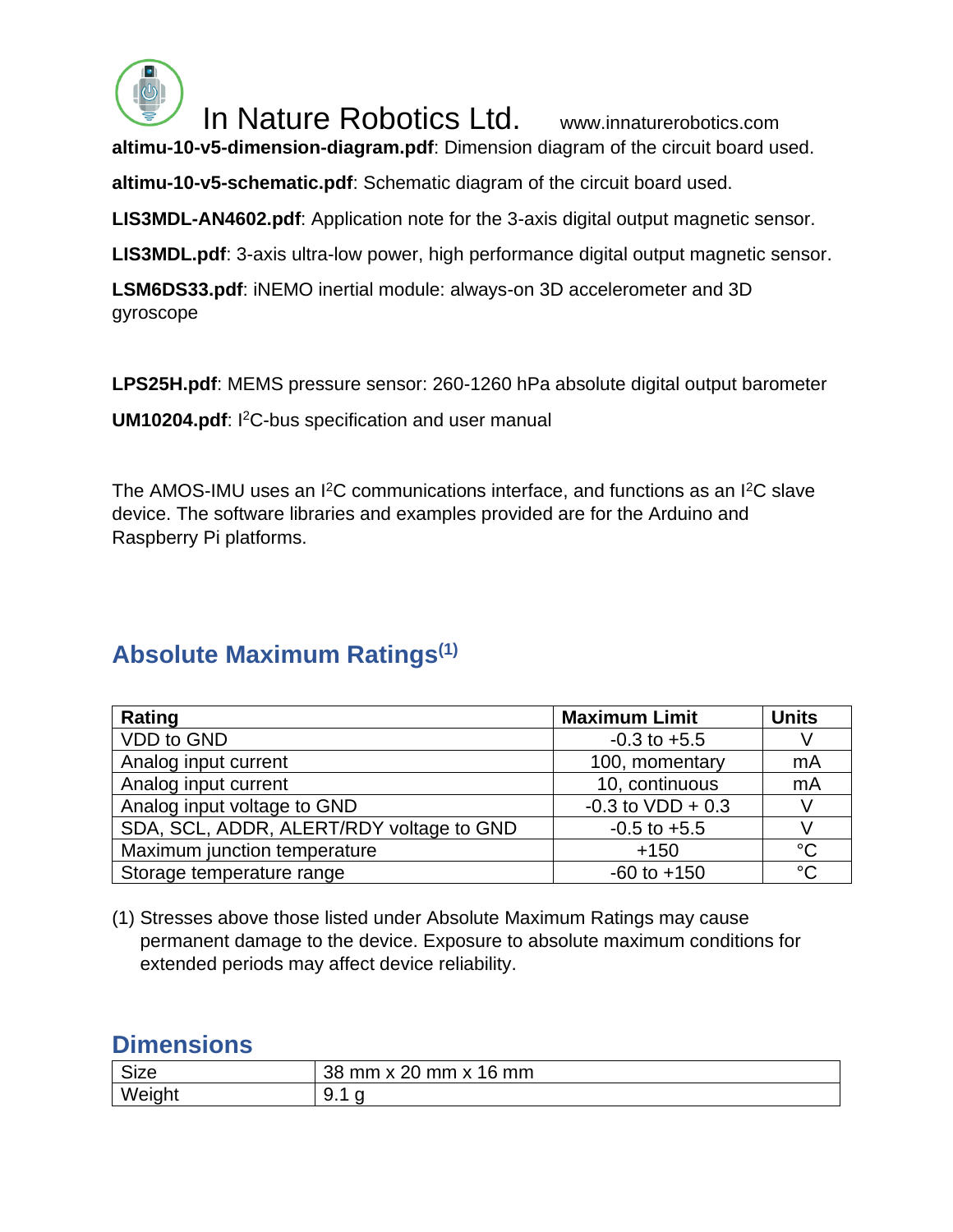

# **General Specifications**

For detailed specifications, please refer to the documents described above.

| Interface                 | ${}^{12}C$                                                           |
|---------------------------|----------------------------------------------------------------------|
| Minimum operating voltage | 2.5V                                                                 |
| Maximum operating voltage | 5.5V                                                                 |
| Axes                      | Pitch $(x)$ , roll $(y)$ , and yaw $(z)$                             |
| Measurement ranges        | $\pm$ 125, $\pm$ 245, $\pm$ 500, $\pm$ 1000, or $\pm$ 2000°/s (gyro) |
|                           | $\pm 2$ , $\pm 4$ , $\pm 8$ , or $\pm 16$ g (accelerometer)          |
|                           | $±4, ±8, ±12,$ or $±16$ gauss (magnetometer)                         |
|                           | 26 kPa to 126 kPa (barometer)                                        |
| current                   | 5 <sub>mA</sub>                                                      |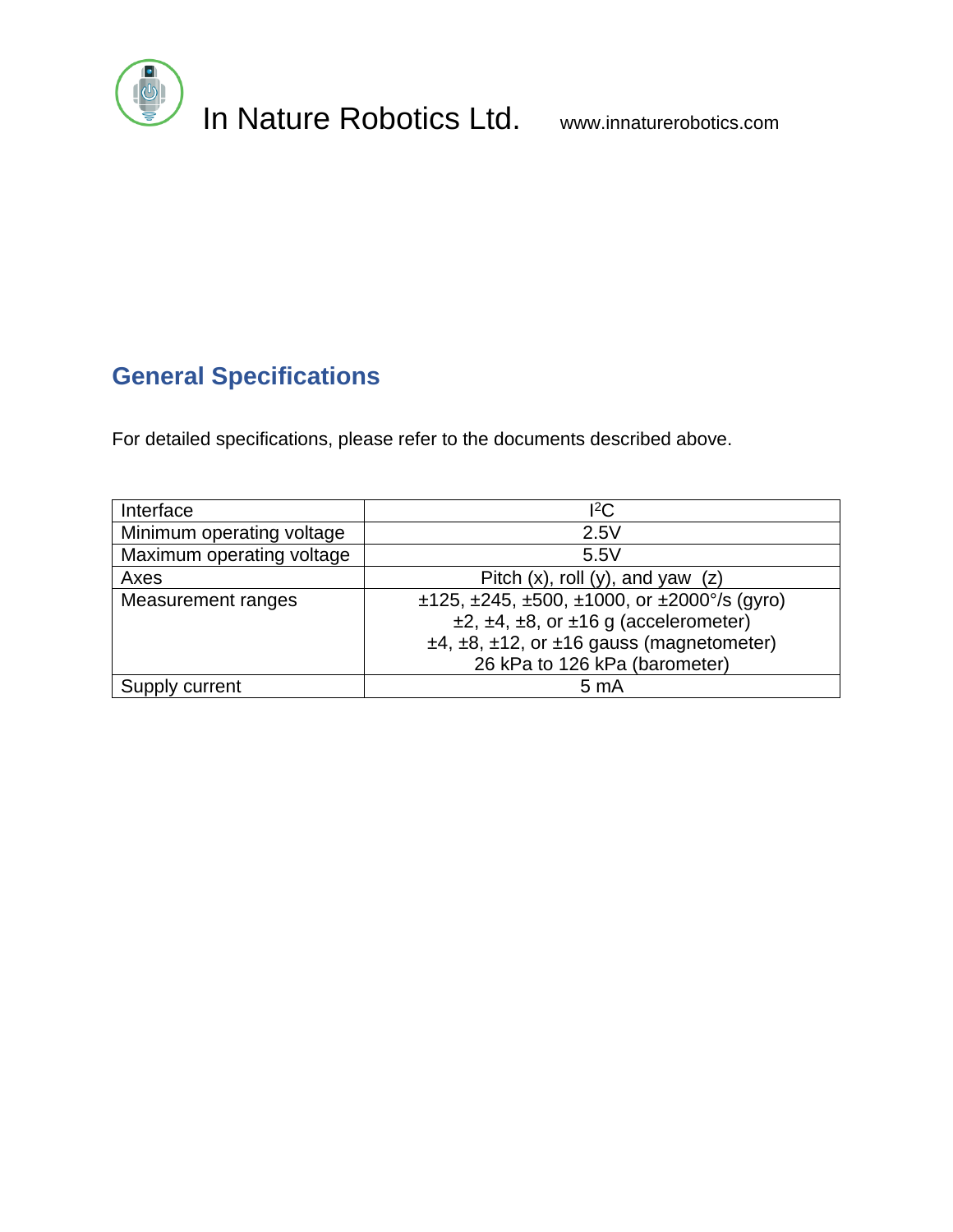

# In Nature Robotics Ltd. www.innaturerobotics.com



### **Pin names / functions for AMOS-IMU:**

| <b>NC</b>  | No connect, leave open      |
|------------|-----------------------------|
| <b>VIN</b> | Input voltage, 2.5V to 5.5V |
| <b>GND</b> | Ground                      |
| <b>SDA</b> | $I2C$ data line             |
| <b>SCL</b> | $12C$ clock line            |

## **Sample Code**

### **Arduino Uno Sample Code**

The following program collects data from the accelerometers, magnetometers, gyros, and temperature sensors. It requires some modified LIS3MDL and LSM6 library files to be installed. These files are available from the In Nature Robotics support page: <https://www.innaturerobotics.com/support>

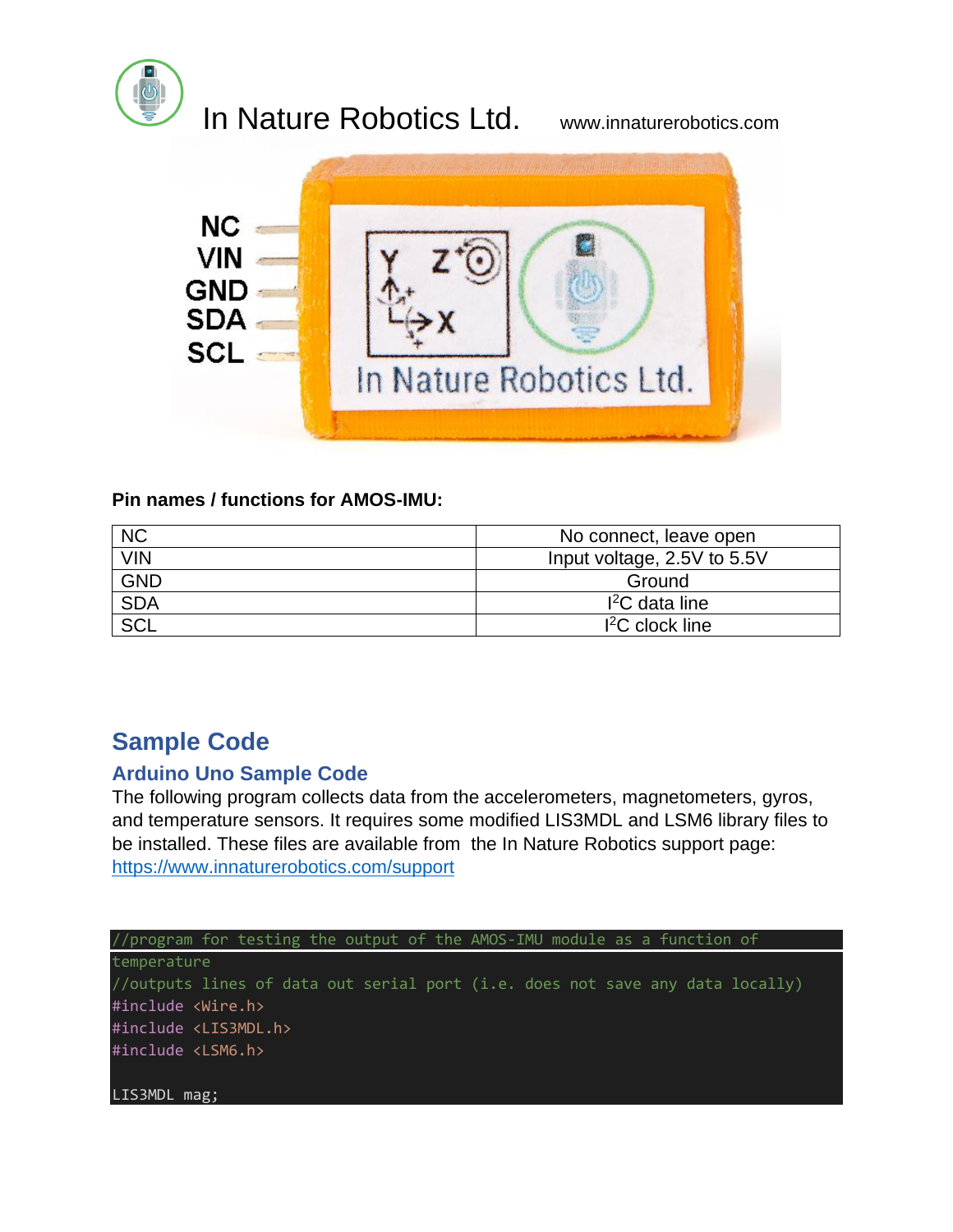$\mathcal{O}_0$ 

In Nature Robotics Ltd. www.innaturerobotics.com

```
LSM6 imu;
LIS3MDL::vector<int16 t> magData;
void setup() {
   // put your setup code here, to run once:
   Serial.begin(9600);
   Wire.begin();
   if (!mag.init())
   {
     Serial.println("Failed to detect and initialize magnetometer!");
     while (1);
   }
  if (limu.init()) {
     Serial.println("Failed to detect and initialize IMU!");
     while (1);
   }
   mag.enableDefault();
   imu.enableDefault();
}
void loop() {
   mag.read();
   imu.read();
   Serial.print(mag.m.x);
   Serial.print(", ");
   Serial.print(mag.m.y);
   Serial.print(", ");
   Serial.print(mag.m.z);
   Serial.print(", ");
  Serial.print(mag.m fTempDegC);
   Serial.print(", ");
   Serial.print(imu.a.x);
   Serial.print(", ");
   Serial.print(imu.a.y);
   Serial.print(", ");
   Serial.print(imu.a.z);
   Serial.print(", ");
   Serial.print(imu.g.x);
   Serial.print(", ");
    Serial.print(imu.g.y);
   Serial.print(", ");
    Serial.print(imu.g.z);
   Serial.print(", ");
```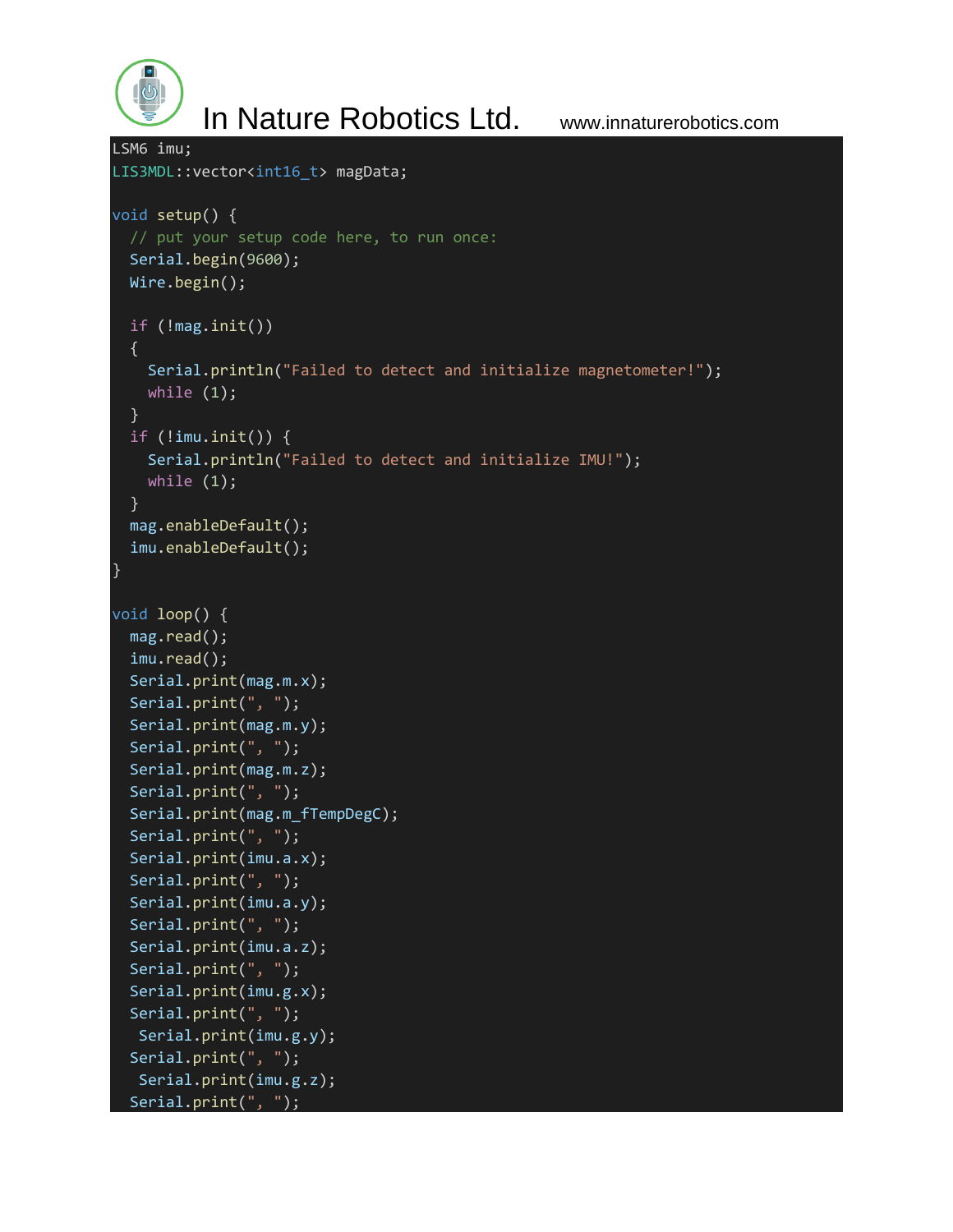

}

# In Nature Robotics Ltd. www.innaturerobotics.com

Serial.print(imu.m fTempDegC); Serial.println(); delay(1000);

### **Raspberry Pi Sample Code**

The following program collects data from the accelerometers, magnetometers, gyros, and temperature sensors, and uses that information to compute accelerations, a magnetic vector, angular rates, and roll, pitch, and yaw orientation angles. It requires the IMU.cpp and IMU.h library files for the Raspberry Pi to be installed. These files are available from the In Nature Robotics support page: <https://www.innaturerobotics.com/support>

#include "../RemoteControlTest/IMU.h" #include <pthread.h> #include <iostream> #include <stdio.h> #include <stdlib.h> #include <string.h> #include <unistd.h> #include <memory> //example program that tests out the operation of the AltIMU-10 v5 Gyro, Accelerometer, Compass, and Altimeter from Pololu Electronics (www.pololu.com) /\*\* \* @brief return true if a magnetometer calibration flag (-magcal) was specified in the program arguments \* @param argc the number of program arguments \* @param argv an array of character pointers that corresponds to the program arguments \* @return true if a magnetometer calibration flag (-magcal) is present in the array of program arguments \* @return false if no magnetometer calibration flag is present in the array of program arguments.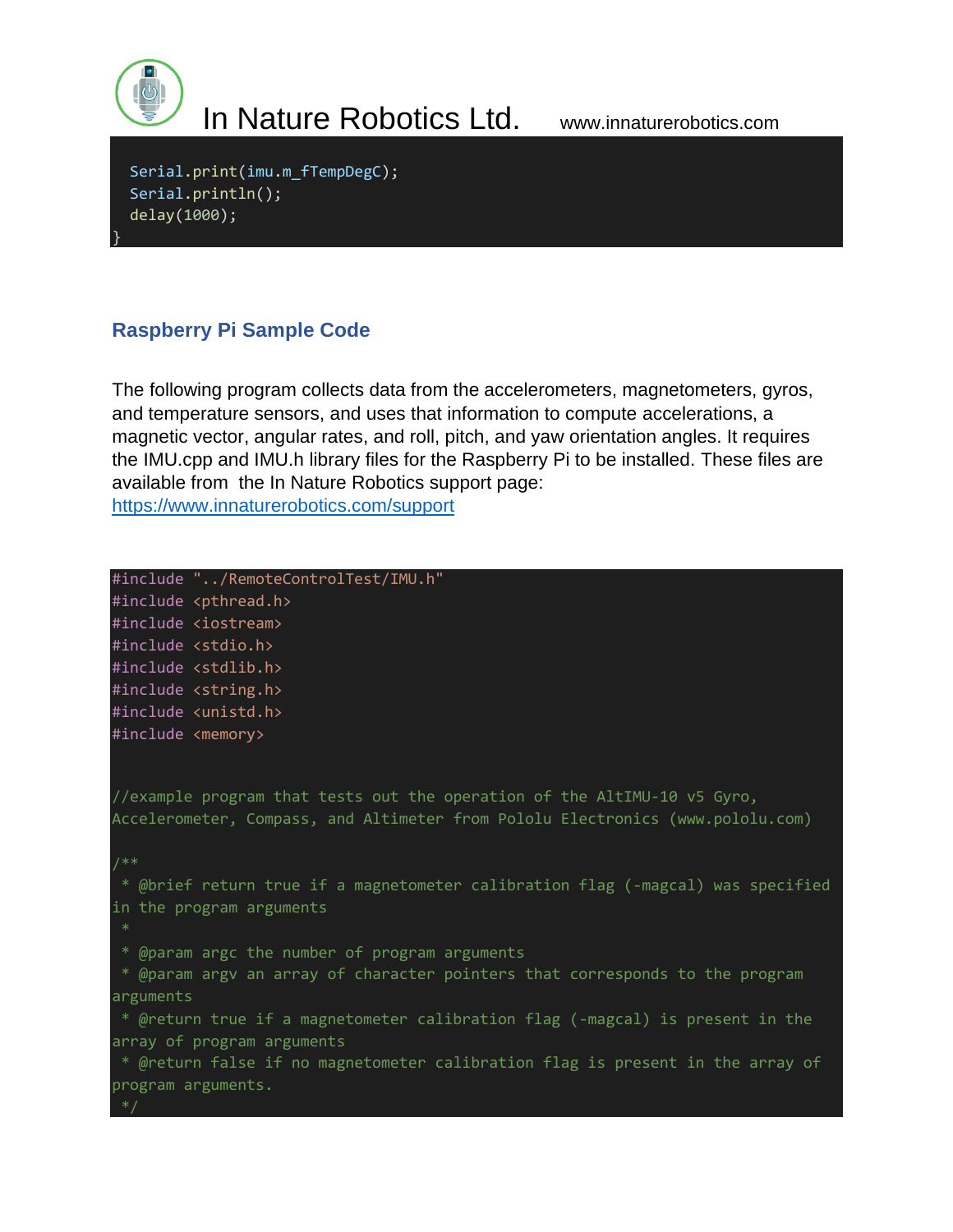```
 In Nature Robotics Ltd. www.innaturerobotics.com
bool isMagCalFlagPresent(int argc, char * argv[]) {
  for (int i=0; i<argc; i++) {
     if (strlen(argv[i])<7) continue;
    if (strncmp(argv[i], "-magcal", 7) == 0) {
       return true;
     }
   }
   return false;
}
/**
 * @brief the main function for the IMUTest program
 * @param argc the number of program arguments specified on the command line to 
the program
 * @param argv a character array corresponding to each of the program arguments
 * @return int the return code from the IMUTest program
int main(int argc, char * argv[])
{
   const int NUM_SAMPLES = 100;
  const int NUM TO AVG = 1;//number of individual samples to average for each
call to IMU::GetSample
 pthread mutex t i2cMutex = PTHREAD MUTEX INITIALIZER;;//mutex for controlling
access to i2c bus
  IMU imu(&i2cMutex);
 if (imu.m bInitError) {
   printf("An error occurred trying to initialized the IMU.\n");
    return -1;
   }
  if (isMagCalFlagPresent(argc,argv)) {
     if (!imu.DoMagCal()) {
       printf("Error doing magnetometer calibration.\n");
       return -2;
     }
   }
  IMU_DATASAMPLE imu_sample;
  for (int i=0;i<NUM_SAMPLES;i++) {
     if (!imu.GetMagSample(&imu_sample, NUM_TO_AVG)) {//collect raw magnetometer 
data from the LIS3MDL 3-axis magnetometer device and process it to get the 
magnetic vector and temperature
      printf("Error getting magnetometer sample #%d.\n",i+1);
       return -2;
```